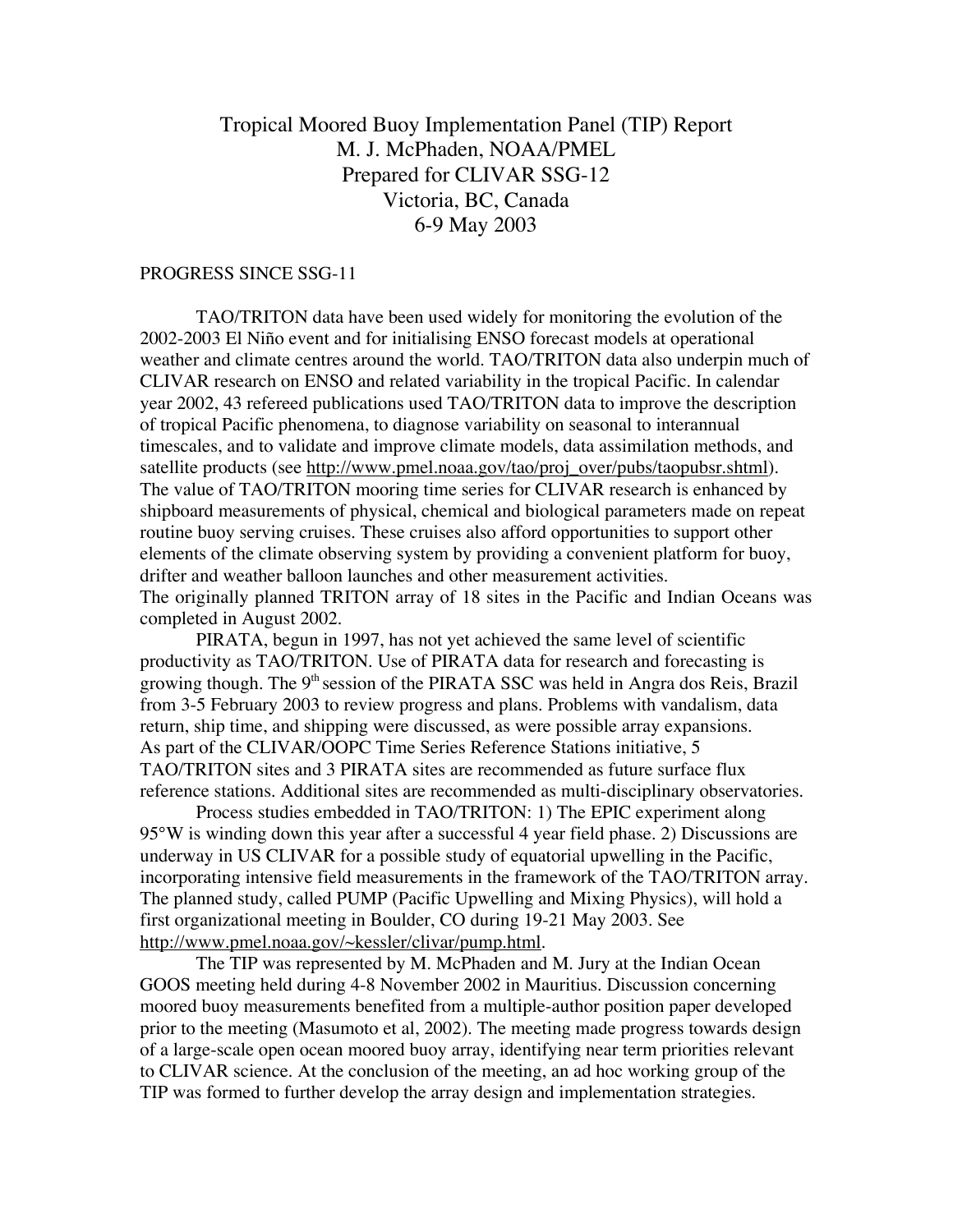The ATLAS Buoy design continues to evolve. This year, field testing of sonic anemometers has begun in the hopes of reducing wind data loss from vandalism and increasing wind measurement accuracy. An intercomparison of IMET, TRITON, and ATLAS buoy meteorological measurements highlighting the general comparability of these measurements was published as Woods Hole technical report in December 2002. Barometric pressure and downwelling long wave radiation from ATLAS moorings along 95°-110°W have been added to the TAO data delivery web page, and barometric pressure from ATLAS moorings is now being transmitted via the GTS. A longer term development underway at PMEL and in the prototype phase at present is to develop a new generation of deep ocean surface mooring that can more easily be constructed, deployed and serviced and that will be less expensive than existing technologies.

The Report of the CLIVAR co-sponsored Tropical Moored Buoy Workshop, held in Seattle in September 2001, was published in June 2002. The report strongly endorsed the science being supported by the TAO/TRITON array, its continuation (with PIRATA), and an expansion of moored buoy measurements into the Indian Ocean.

## TIP ISSUES

In the past year, the Administrator of NOAA recommended transfer of TAO and PIRATA operations from PMEL to NOAA's National Data Buoy Center (NDBC). A transition plan was submitted to the NOAA Administrator on 15 January 2003. The NOAA Executive Council met in March 2003 and recommended against the transfer at this time. Rather, NOAA has adopted a strategy to determine observational requirements in support of its climate forecasting and assessment missions, considering all components of the observing system as a coherent whole in making recommendations for transition from research to operations. Input from the CLIVAR SSG to the NOAA Administrator on this issue was both welcomed and beneficial in the decision making process.

#### IMPACTS OF ACTIVITIES OF OTHER PROGRAMS

TAO/TRITON data are used extensively in ENSO forecasting and in generating climate products. TAO/TRITON and PIRATA data are incorporated into GODAE data bases to support operational ocean data assimilation and data product development.

#### DECISIONS REQUIRED FROM SSG

Formal recognition by CLIVAR is requested for the TIP Ad Hoc Indian Ocean Working Group. The primary goal of the group would be to develop and coordinate implementation of a moored buoy array to address CLIVAR scientific objectives and to support operational analyses and forecasting. Individuals willing to serve on the working group are: M. McPhaden (USA), M. Jury (So. Africa), Y. Masumoto (Japan), R. Molcard (France), M. Ravichandran (India), C. Perigaud (USA), G. Vecchi (USA), G. Meyers (Australia), VSN Murty (India), and P. Hacker (USA). This working group may not be necessary however if CLIVAR establishes an Indian Ocean Panel (see below).